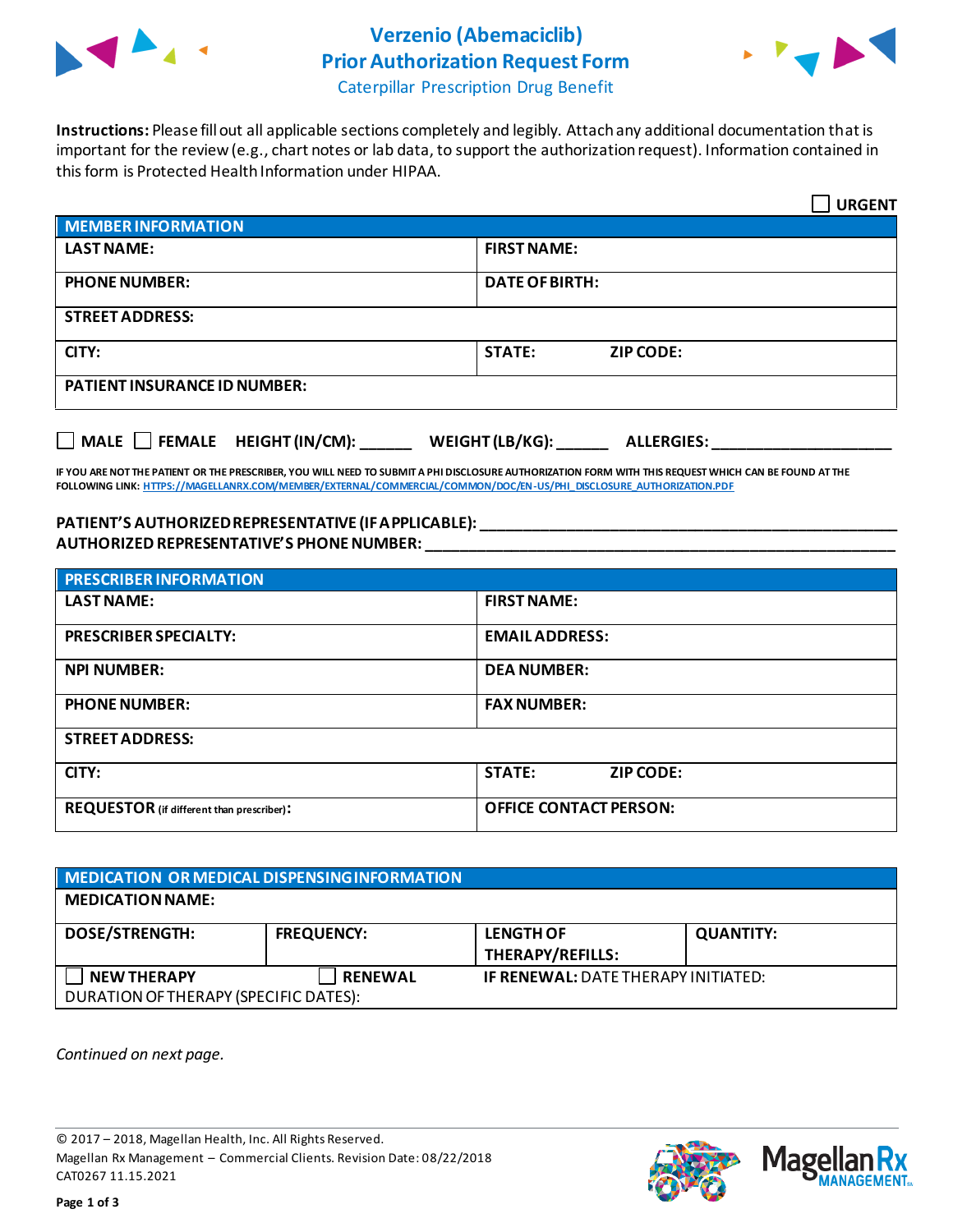



| <b>MEMBER'S LAST NAME:</b>                                                                                                                                                                                                                                                                                 | <b>MEMBER'S FIRST NAME:</b>                                                                                   |                                                       |  |  |  |
|------------------------------------------------------------------------------------------------------------------------------------------------------------------------------------------------------------------------------------------------------------------------------------------------------------|---------------------------------------------------------------------------------------------------------------|-------------------------------------------------------|--|--|--|
|                                                                                                                                                                                                                                                                                                            | 1. HAS THE PATIENT TRIED ANY OTHER MEDICATIONS FOR THIS CONDITION?                                            | <b>NO</b><br>YES (if yes, complete below) [           |  |  |  |
| <b>MEDICATION/THERAPY (SPECIFY</b><br>DRUG NAME AND DOSAGE):                                                                                                                                                                                                                                               | <b>DURATION OF THERAPY (SPECIFY</b><br>DATES):                                                                | <b>RESPONSE/REASON FOR</b><br><b>FAILURE/ALLERGY:</b> |  |  |  |
|                                                                                                                                                                                                                                                                                                            |                                                                                                               |                                                       |  |  |  |
|                                                                                                                                                                                                                                                                                                            |                                                                                                               |                                                       |  |  |  |
| <b>2. LIST DIAGNOSES:</b>                                                                                                                                                                                                                                                                                  |                                                                                                               | <b>ICD-10:</b>                                        |  |  |  |
| $\square$ Breast cancer                                                                                                                                                                                                                                                                                    |                                                                                                               |                                                       |  |  |  |
| □ Other diagnosis:                                                                                                                                                                                                                                                                                         | ICD-10                                                                                                        |                                                       |  |  |  |
|                                                                                                                                                                                                                                                                                                            | 3. REQUIRED CLINICAL INFORMATION: PLEASE PROVIDE ALL RELEVANT CLINICAL INFORMATION TO SUPPORT A               |                                                       |  |  |  |
| PRIOR AUTHORIZATION.                                                                                                                                                                                                                                                                                       |                                                                                                               |                                                       |  |  |  |
| <b>Clinical Information:</b>                                                                                                                                                                                                                                                                               |                                                                                                               |                                                       |  |  |  |
| Please submit chart documentation to substantiate all questions below.                                                                                                                                                                                                                                     |                                                                                                               |                                                       |  |  |  |
| Will Verzenio be used in conjunction with a clinical trial? $\Box$ Yes $\Box$ No                                                                                                                                                                                                                           |                                                                                                               |                                                       |  |  |  |
|                                                                                                                                                                                                                                                                                                            | Does the patient have a diagnosis of hormone receptor (HR)-positive, human epidermal growth factor receptor 2 |                                                       |  |  |  |
|                                                                                                                                                                                                                                                                                                            | (HER-2)-negative advanced or metastatic breast cancer with disease progression? $\Box$ Yes $\Box$ No          |                                                       |  |  |  |
|                                                                                                                                                                                                                                                                                                            |                                                                                                               |                                                       |  |  |  |
|                                                                                                                                                                                                                                                                                                            | Has the patient had previous trial with more than one endocrine based therapy such as tamoxifen, Fareston     |                                                       |  |  |  |
|                                                                                                                                                                                                                                                                                                            | (toremifene), anastrozole, letrozole, or exemestane for advanced disease?* □ Yes □ No                         |                                                       |  |  |  |
| *Chart documentation is required.                                                                                                                                                                                                                                                                          |                                                                                                               |                                                       |  |  |  |
|                                                                                                                                                                                                                                                                                                            |                                                                                                               |                                                       |  |  |  |
|                                                                                                                                                                                                                                                                                                            | Will Verzenio be used in combination with Faslodex (fulvestrant)? $\square$ Yes $\square$ No                  |                                                       |  |  |  |
|                                                                                                                                                                                                                                                                                                            |                                                                                                               |                                                       |  |  |  |
|                                                                                                                                                                                                                                                                                                            | Has the patient had prior treatment with Faslodex (fulvestrant), Afinitor (everolimus), OR another CDK4/CDK6  |                                                       |  |  |  |
| inhibitor such as Ibrance (palbociclib) or ribociclib/ Kisqali? □ Yes □ No                                                                                                                                                                                                                                 |                                                                                                               |                                                       |  |  |  |
|                                                                                                                                                                                                                                                                                                            | Has the patient had prior use of chemotherapy for advanced disease? $\square$ Yes $\square$ No                |                                                       |  |  |  |
|                                                                                                                                                                                                                                                                                                            |                                                                                                               |                                                       |  |  |  |
| Are there any other comments, diagnoses, symptoms, medications tried or failed, and/or any other information the                                                                                                                                                                                           |                                                                                                               |                                                       |  |  |  |
| physician feels is important to this review?                                                                                                                                                                                                                                                               |                                                                                                               |                                                       |  |  |  |
|                                                                                                                                                                                                                                                                                                            |                                                                                                               |                                                       |  |  |  |
|                                                                                                                                                                                                                                                                                                            |                                                                                                               |                                                       |  |  |  |
|                                                                                                                                                                                                                                                                                                            | Please note: Not all drugs/diagnosis are covered on all plans. This request may be denied unless all required |                                                       |  |  |  |
| information is received.                                                                                                                                                                                                                                                                                   |                                                                                                               |                                                       |  |  |  |
| ATTESTATION: I attest the information provided is true and accurate to the best of my knowledge. I understand that                                                                                                                                                                                         |                                                                                                               |                                                       |  |  |  |
| the Health Plan, insurer, Medical Group or its designees may perform a routine audit and request the medical                                                                                                                                                                                               |                                                                                                               |                                                       |  |  |  |
| information necessary to verify the accuracy of the information reported on this form.                                                                                                                                                                                                                     |                                                                                                               |                                                       |  |  |  |
| Prescriber Signature or Electronic I.D. Verification:                                                                                                                                                                                                                                                      |                                                                                                               | Date:                                                 |  |  |  |
|                                                                                                                                                                                                                                                                                                            |                                                                                                               |                                                       |  |  |  |
| <b>CONFIDENTIALITY NOTICE:</b> The documents accompanying this transmission contain confidential health information that is legally privileged. If<br>you are not the intended recipient, you are hereby notified that any disclosure, copying, distribution, or action taken in re liance on the contents |                                                                                                               |                                                       |  |  |  |
| of these documents is strictly prohibited. If you have received this information in error, please notify the sender immediately (via return FAX)                                                                                                                                                           |                                                                                                               |                                                       |  |  |  |
| and arrange for the return or destruction of these documents.                                                                                                                                                                                                                                              |                                                                                                               |                                                       |  |  |  |
|                                                                                                                                                                                                                                                                                                            |                                                                                                               |                                                       |  |  |  |
| © 2017 - 2018 Magellan Health Inc. All Rights Reserved                                                                                                                                                                                                                                                     |                                                                                                               |                                                       |  |  |  |

© 2017 – 2018, Magellan Health, Inc. All Rights Reserved. Magellan Rx Management – Commercial Clients. Revision Date: 08/22/2018 CAT0267 11.15.2021